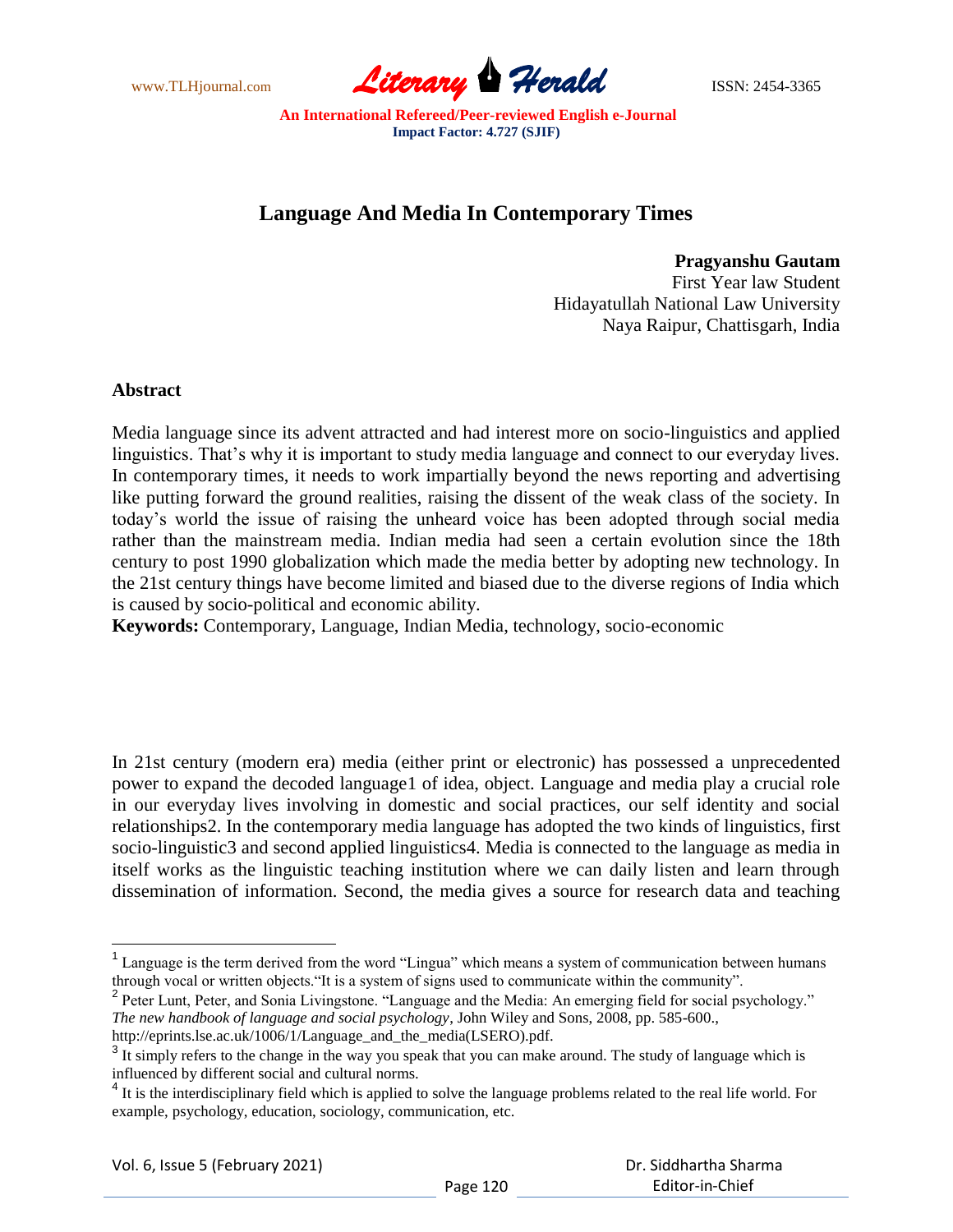

purposes5. Language used in the media is quite natural in general but controlled or biased in most of the mainstream media. Natural language means not any well format or structure oriented like film language which is based on the pre-recorded videos rather it is without conscious at a time through repetitions of the things. Evolution and origin of language is of two views, first that is divine or nature origin and the other is man-made. In the beginning humans were unable to speak (using language) they used body languages, gestures and as time went on the different sounds and words gradually became enriched through different experiences. Coming to the media ,traditional media can be newspapers, radio. Modern media can be internet based stuff such as journals, articles, blogs, email. Through the modern media people are flooded with images and information. With the help of resources which are multidisciplinary improves the media such as social sciences and humanities. This field has certainly improved the media and the main reason for its biases in contemporary society. When we study media in core, then it involves three aspects in its role and significance that is institutional production, text and audience6. The way the media uses different languages and dialects are interesting, for example, in advertising. Also, how a radio personality uses language in a certain tone to construct their image on the unseen and unknown audiences. It follows a general rule of communication that is from sender, the message and receiver. Language and media also affect the individual and social psychology. As the media are the important social institutions of our life they present the culture, social life and politics. Therefore, the Media way of speaking or writing is important because it reveals about a society and has the potential to give something to better the character of society.

Why study Media language?

It provides accessibility as a source of information and data for some new language features that can be style, concept, structure we want to study.

As media language availability is in large quantities, we can easily collect information.

We can study because of its interest that develops through opinions, issues in society and ideas to resolve it.

It reveals as a mirror and is a reflection of the culture of our wider society.

We can connect the media language to our daily life speaking and in ordinary speech.

Therefore, Media language tells us both the thing that is language and media7.

## Indian Media

The Indian media is the most diverse and oldest in the world. It has been active (print) since the 18th century which now has the largest print media market in the world and radio started in 1927. Indian media and their language has a long history starting from the pre-independence to

<sup>5</sup> Bell, Allan. "Language and the Media." *Annual Review of Applied Linguistics*, vol. 15, 1995, pp. 23–41., doi:10.1017/S0267190500002592.

<sup>&</sup>lt;sup>6</sup> Peter, supra note 2 at 2.

<sup>&</sup>lt;sup>7</sup> Bell, Allan. "The Language of News Media." https://fokt.pw/1577449635.pdf. Accessed 14th January 2021.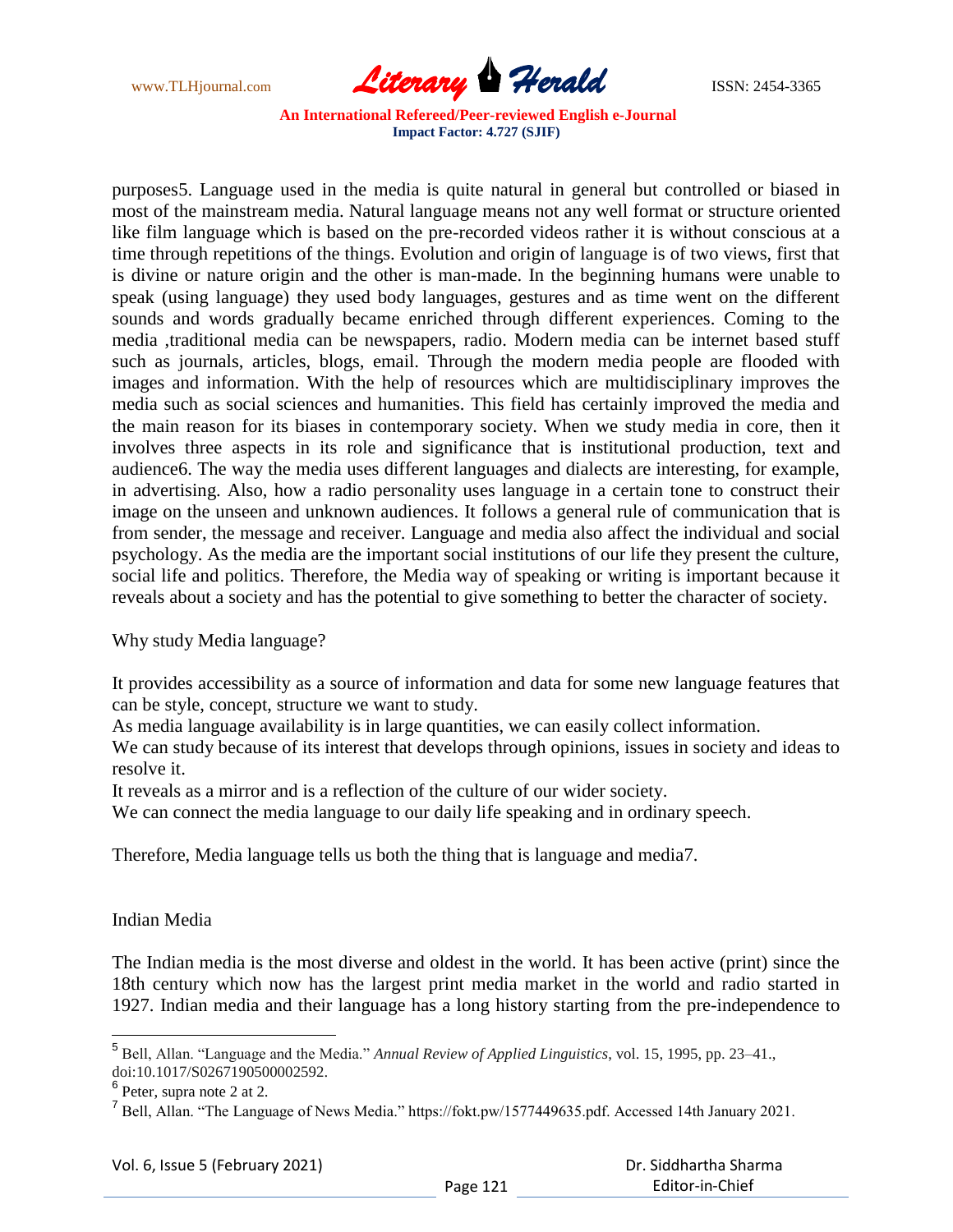

post-1947 and had the influence on people in post-1990 by liberalizing their mindsets8 and exposing them to the western modes of "consumption and lifestyles". Westernisation consumption on Indian media changed drastically to satellite television which was further enhanced by the advent of the Internet in 1995. Thus, Indian media has seen a long way and which is beyond the news reporting like raising the dissent of the general public, showing the ground reality and setting the agendas which can change the government policies.

Is Indian voice disabled in the past 5 years?

According to the "reporters without border press freedom index has dropped from 136th in 2015 to 142nd in 2020". Ruling party has threatened and pressured the journalists who don"t regard to Hindu patriotism9 and that's the one reason, today's "media happily licks the boots of the present regime", said by Apurva trivedi who has been working in this field for 19 years. Second reason is "lure or manipulation" by the political party to the media. In 2019, a report of foreign policy that New Delhi is cutting off the advertising of at least three publishers of prominent English newspapers. Opposition parties and senior heads of those groups contended that the advertising was prevented to let them stop criticising the lawmaking policy against the government. This shows that they are openly manipulating and preventing the media (fourth pillar of democracy) from raising their dissent.

Mainstream Media v. Social Media10

There is a dilemma and argument which is better. But unlike mainstream media there are certain advantages for social media which is actually based on the technology. Unlike the media, social media allows us to react and engage with the unknown people who are interested in the same topic. So, conversation is well versed with social media. Mainstream media can be one sided or biased as it involves the employed people working. But social media don"t have any barrier in expressing themselves irrespective of defamation.

Although mainstream media is quicker in giving the information through televisions or radio but also social media is quicker and voluntary. All you have to do is to take your smartphones and search the event which you are interested in through the Internet. Most people get news through social media earlier and then unfold it through different means.

Last but not least social media is much more structured in finding the topic or event in which you are particularly interested. For example, if you are in science and technology or social issues, then simply you can see the feeds and hashtags on your twitter. It is something that is impossible for mainstream media.

 $\overline{a}$ 

<sup>&</sup>lt;sup>8</sup> "Breaking News: A Case Study of the Indian Media Industry." MSG MANAGEMENT STUDY GUIDE, https://www.managementstudyguide.com/case-study-of-indian-media-industry.htm. Accessed 13th January 2021.

<sup>9</sup> Hirwani, Peony. "India's media is losing its freedom and crackdowns on the press could get even worse." *Business Insider*, 2020, https://www.businessinsider.com/indian-media-press-losing-freedom-under-authoritariangovernment-2020-10?IR=T. Accessed 14th January 2021.

<sup>10</sup> "SOCIAL MEDIA VS. MAINSTREAM MEDIA." *Point and Stare*, https://pointandstare.com/social-media-vsmainstream-media. Accessed 13th January 2021.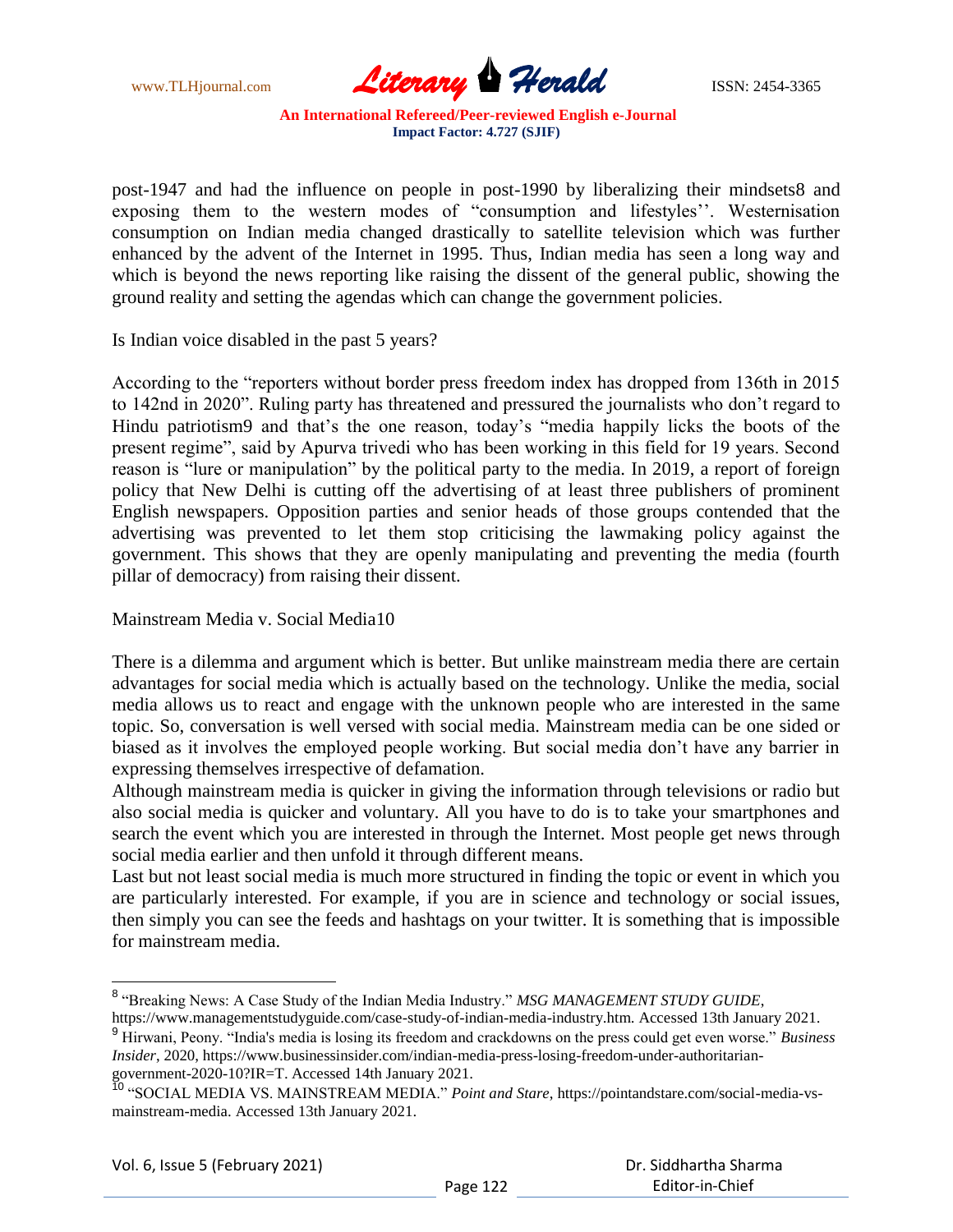

Coming to conclusion for this. Although social media is much better than the mainstream media, it is way more voluntary and depends on the temper of the person to use in a much organized or disorganized way. Therefore, It's important that we use 'both' the platforms according to their needs, use and also benefit from being updated for education, health and business.

Is Language 'in' or 'of' the Media?

As written in the introduction about the natural language11 it is connected with the language of the media. Language "in" the media is specific consisting of the linguistic features that is word and sentence to message, which is shaped, pre-processed and used to reproduce through the institutionalised channels. Language "of" the media is skeletal or general and involves the natural language which learns and perceives with the repetition of existing knowledge. Therefore, It is much better to first learn and process language in the media as it includes specific features and language of the media which is general but dynamic. Moreover, the balance of both the knowledge is imperative for the right conclusion.

Did Language and Media take up technology?

Young people have been fast to take up the technology that extends the opportunity for them in media language. Popularity of social networking sites like Facebook, Twitter, LinkedIn where people post the information, images, posts. Web blogs and online journals have given many opportunities to post their opinions and publicly scrutinize the issue. But as these portals have their own styles, linguistic norms they need to adopt with technological innovations. Also, the advent of instant communication or message and using the abbreviations, truncated sentences have been on the state of language12. Error of grammar, punctuation and spelling is high on social media platforms. An individual differs in their behaviour through their method of expressing and writing on these sites. And, that depends on whether the person is adult, old or young. As such these sites provide a more de-centred way of using the language in communication, these are much more dynamic in improvement. But people should not forget their traditional ways of understanding and processing the news.

Conclusion: This research project has tried to provide an overview of Language and media in contemporary times which is beyond the scope of news reporting. For Indian media the suggestion would be tolerance by the government for their criticism. Also, the electronic media language is now more colloquial (informal and not a literary), for that the news should be presented with the ground realities and unbiased. Media reach at local, state, national and global is supported by the medium of language and is dynamic with technological change. So,

 $11$  A language that has built up naturally through repetitions of the same thing.

<sup>12</sup> McKay, Susan. "Language and the media." *The Cambridge Handbook of Sociolinguistics*, Cambridge University Press, 2012, pp 396-412. *Cambridge Core*.